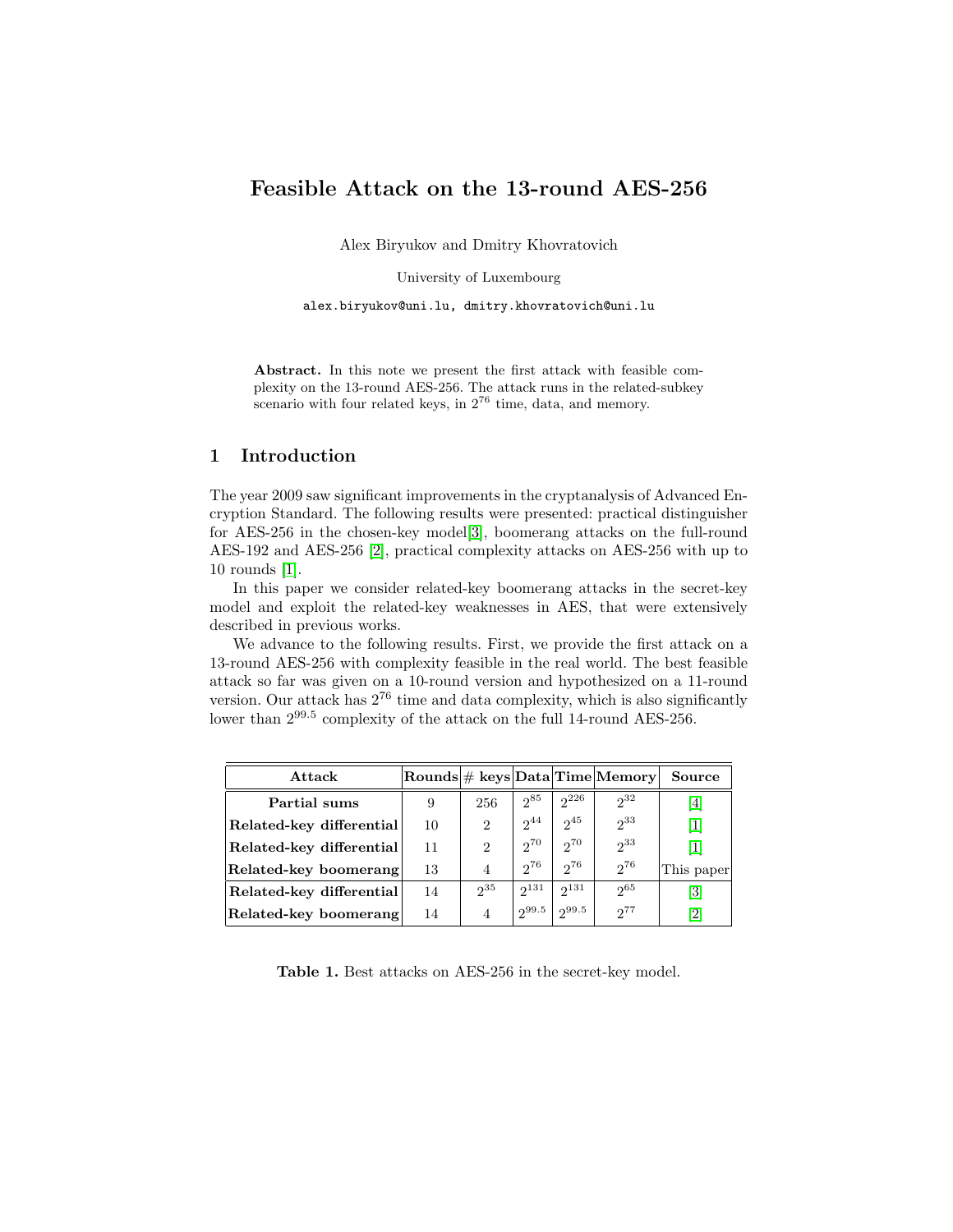# 2 Attack on AES-256

In this section we present a related key boomerang attack on AES-256.

#### 2.1 The trail

The boomerang trail is depicted in Figure [2,](#page-5-0) and the actual values are listed in Tables [3](#page-4-0) and [2.](#page-4-1) It consists of two subtrails: the first one covers rounds 1–8, and the second one covers rounds 8–13. The switching state is the state  $A^8$  (internal state after the SubBytes in round 8) and a special key state  $K_S$ , which is the concatenation of the last four columns of  $K^4$  and the first four columns of  $K^5$ . Although there is an active S-box in the first round of the key schedule, we do not impose conditions on it. As a result, the difference in column 0 of  $K^0$  is partly unknown.

Related keys We define the relation between four keys as follows (see Figure [1](#page-1-0) for the illustration). For a secret key  $K_A$ , which the attacker tries to find, compute its second subkey  $K_A^1$  and apply the difference  $\Delta K^1$  to get a subkey  $K_B^1$ , from which the key  $K_B$  is computed. The switch into the keys  $K_C, K_D$  happens between the 3rd and the 4th subkeys in order to minimize the number of active S-boxes in the key-schedule using the *Ladder switch* idea described above. We compute subkeys  $K^3$  and  $K^4$  for both  $K_A$  and  $K_B$ . We add the difference  $\nabla K^3$  to  $K_A^3$  and compute the upper half (four columns) of  $K_C^3$ . Then we add the difference  $\nabla K^4$  to  $K_A^4$  and compute the lower half (four columns) of  $K_C^4$ . From these eight consecutive columns we compute the full  $K_C$ . The key  $K_D$  is computed from  $K_B$  in the same way.



<span id="page-1-0"></span>Fig. 1. Computing  $K_B$ ,  $K_C$ , and  $K_D$  from  $K_A$ .

Finally, we point out that difference between  $K_C$  and  $K_D$  can be computed in the backward direction deterministically since we apply the Feistel trick. The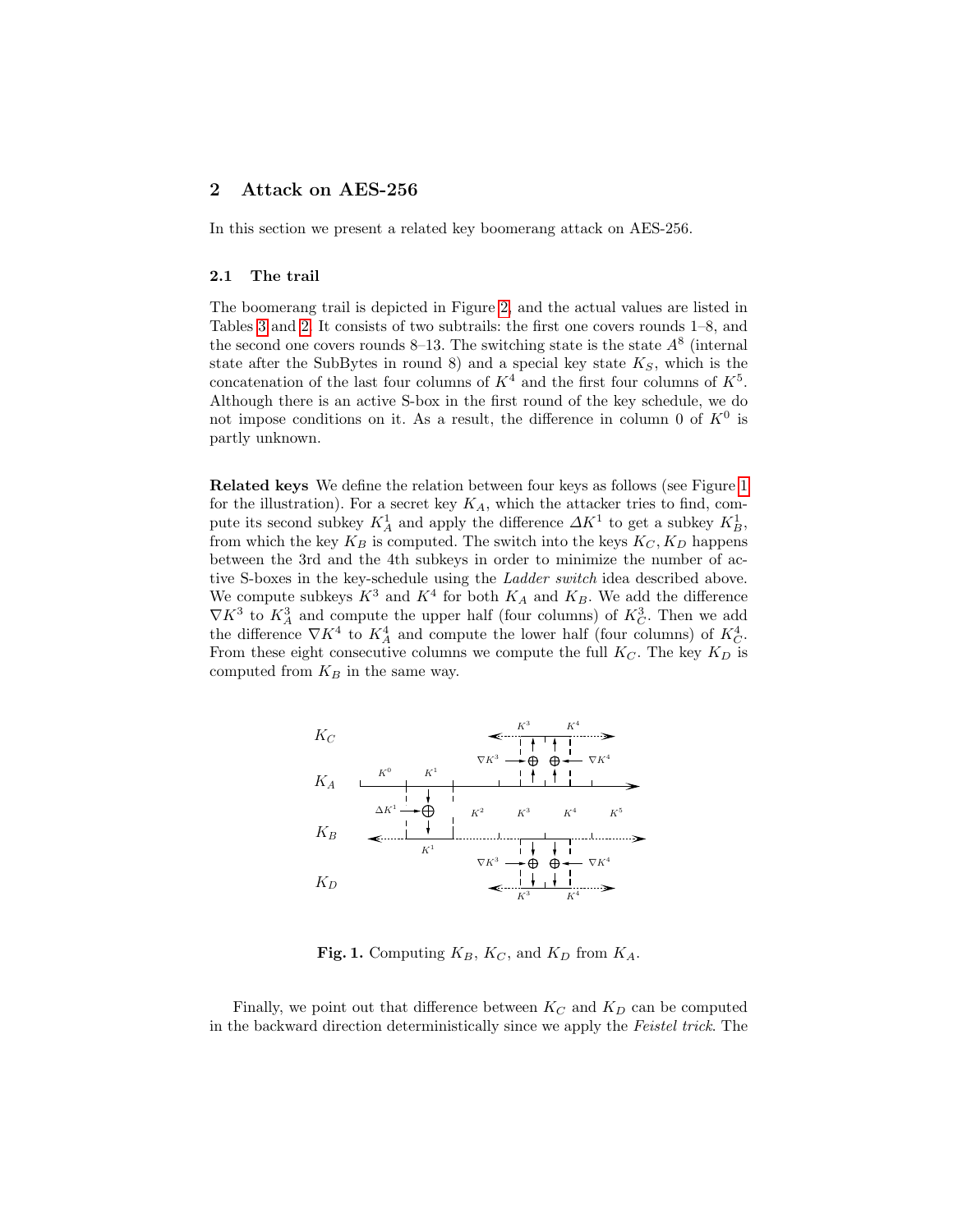secret key  $K_A$ , and the three keys  $K_B$ ,  $K_C$ ,  $K_D$  computed from  $K_A$  as described above form a proper related key quartet. Moreover, due to a slow diffusion in the backward direction, as a bonus we can compute some values in  $\nabla K^i$  even for  $i = 0, 1, 2, 3$  (Table [2\)](#page-4-1). Hence given the byte value  $k_{i,j}^l$  for  $K_A$  we can partly compute  $K_B$ ,  $K_C$  and  $K_D$ .

Internal state The plaintext difference is specified in 7 bytes. We require that all the active S-boxes in the internal state should output the difference 0x1f so that the active S-boxes are passed with probability  $2^{-6}$ . The only exception is the first round where the input differences in four of seven active bytes are not specified.

Let us start a boomerang attack with a random pair of plaintexts that fit the trail after two rounds. Active S-boxes in rounds 3–7 are passed with probability  $2^{-6}$  each so the overall probability is  $2^{-18}$ .

We switch the internal state in round 8 with the *Ladder switch* technique: the row 1 is switched before the application of S-boxes, and the other rows are switched after the S-box layer. As a result, we do not pay for the active S-boxes at all in this round.

The second part of the boomerang trail is quite simple. Three S-boxes in rounds 10–13 contribute to the probability, which is thus equal to  $2^{-18}$ . Finally, a right pair after the second round produces a boomerang quartet with probability  $2^{-18-18-18-18} = 2^{-72}.$ 

### 2.2 The attack

Repeat the following steps four times.

.

- 1. Prepare a structure of  $2^{72}$  plaintexts each  $\frac{c}{c}$   $\frac{c}{c}$  .
- 2. Encrypt it on keys  $K_A$  and  $K_B$  and keep the resulting sets  $S_A$  and  $S_B$  in memory.
- 3. XOR  $\Delta_C$  to all the ciphertexts in  $S_A$  and decrypt the resulting ciphertexts with  $K_C$ . Denote the new set of plaintexts by  $S_C$ .
- 4. Repeat previous step for the set  $S_B$  and the key  $K_D$ . Denote the set of plaintexts by  $S_D$ .
- 5. Compose from  $S_C$  and  $S_D$  all the possible pairs of plaintexts which are equal

in 56 bits  $\frac{1}{2}$ c<br>c<br>c

- <span id="page-2-0"></span>6. For every remaining pair check if the difference in  $p_{0,0}$  is equal on both sides of the boomerang quartet (8-bit filter). Note that  $\nabla k_{1,7}^0 = 0$  so  $\Delta k_{0,0}^0$  should be equal for both key pairs  $(K_A, K_B)$  and  $(K_C, K_D)$ .
- 7. For every remaining quartet try all  $2^{28}$  values for  $\Delta B^1$  ( $2^{14}$  for each relatedkey pair):
	- Compute both  $\Delta A^1$ . Check if  $\Delta A^1$  is admissible for  $\Delta P$  (one-bit condition for each of 16 positions).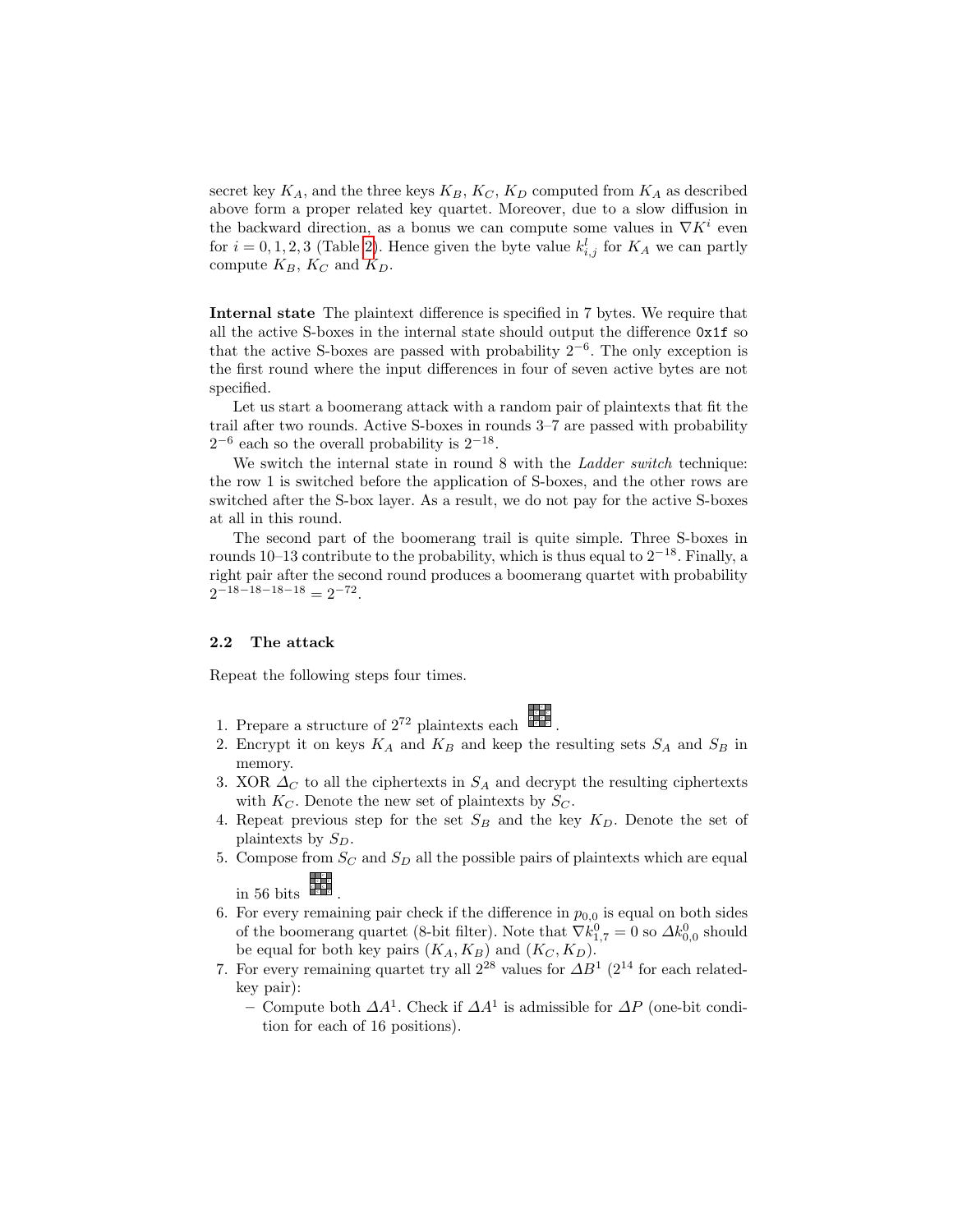- Given  $\Delta A^1$  and  $\Delta P$ , every plaintext row *i* proposes two candidates for each of the two key bytes in both related-key pairs. Since the  $\nabla$  difference is equal in all the row bytes, this is an 8-bit equation on the key bytes. Therefore, this is a 4-bit filter for each row, or a 16-bit filter in total. As a result, we get a four-bit filter on the quartets and leave with the only possible combination of  $\Delta B^1$ .
- 8. Each remaining quartet proposes an 8-byte key candidate for  $K_A$  and, independently, a 4-byte key candidate for  $K_C$ .

Finally, choose the key candidate that is proposed by four quartets.

Each structure has all possible values in 9 bytes, and constant values in the other bytes. Of  $2^{72}$  texts per structure we can compose  $2^{144}$  ordered pairs. Of these pairs  $2^{144-8.9} = 2^{72}$  pass the first round. Thus we expect one right quartet per structure, or four right quartets in total.

Let us compute the number of candidate quartets. We can compose  $2^{146}$ quartets from the initial structures, of which  $2^{80}$  quartets come out of step [6.](#page-2-0) Then we apply a 4-bit filter so that there remains  $2^{76}$  candidates, each proposing a 12-byte key candidate. It is highly likely that only the right quartets propose the same candidate. We also point out, that each quartet propose two candidates for  $k_{1,7}^0$ , which defines  $\Delta p_{0,0}$ . The most time-consuming filtering part is the processing of  $2^{80}$  candidate quartets, which is equivalent to about  $2^{74}$  AES encryptions.

Therefore, we recover 71 key bits with  $2^{74}$  chosen plaintexts and ciphertexts, and time equivalent to  $2^{76}$  encryptions. The remaining key bits can be found using our partial knowledge of the key and using slightly different key relations.

# References

- <span id="page-3-2"></span>1. Alex Biryukov, Orr Dunkelman, Nathan Keller, Dmitry Khovratovich, and Adi Shamir. Key recovery attacks of practical complexity on AES-256 variants with up to 10 rounds, available at <http://eprint.iacr.org/2009/374.pdf>. In EURO- $CRYPT'10$ , to appear, 2010.
- <span id="page-3-1"></span>2. Alex Biryukov and Dmitry Khovratovich. Related-key cryptanalysis of the full AES-192 and AES-256. In ASIACRYPT'09, volume 5912 of Lecture Notes in Computer Science, pages 1–18. Springer, 2009.
- <span id="page-3-0"></span>3. Alex Biryukov, Dmitry Khovratovich, and Ivica Nikolić. Distinguisher and relatedkey attack on the full AES-256. In CRYPTO'09, volume 5677 of LNCS, pages 231–249. Springer, 2009.
- <span id="page-3-3"></span>4. Niels Ferguson, John Kelsey, Stefan Lucks, Bruce Schneier, Michael Stay, David Wagner, and Doug Whiting. Improved cryptanalysis of Rijndael. In FSE'00, volume 1978 of LNCS, pages 213–230. Springer, 2000.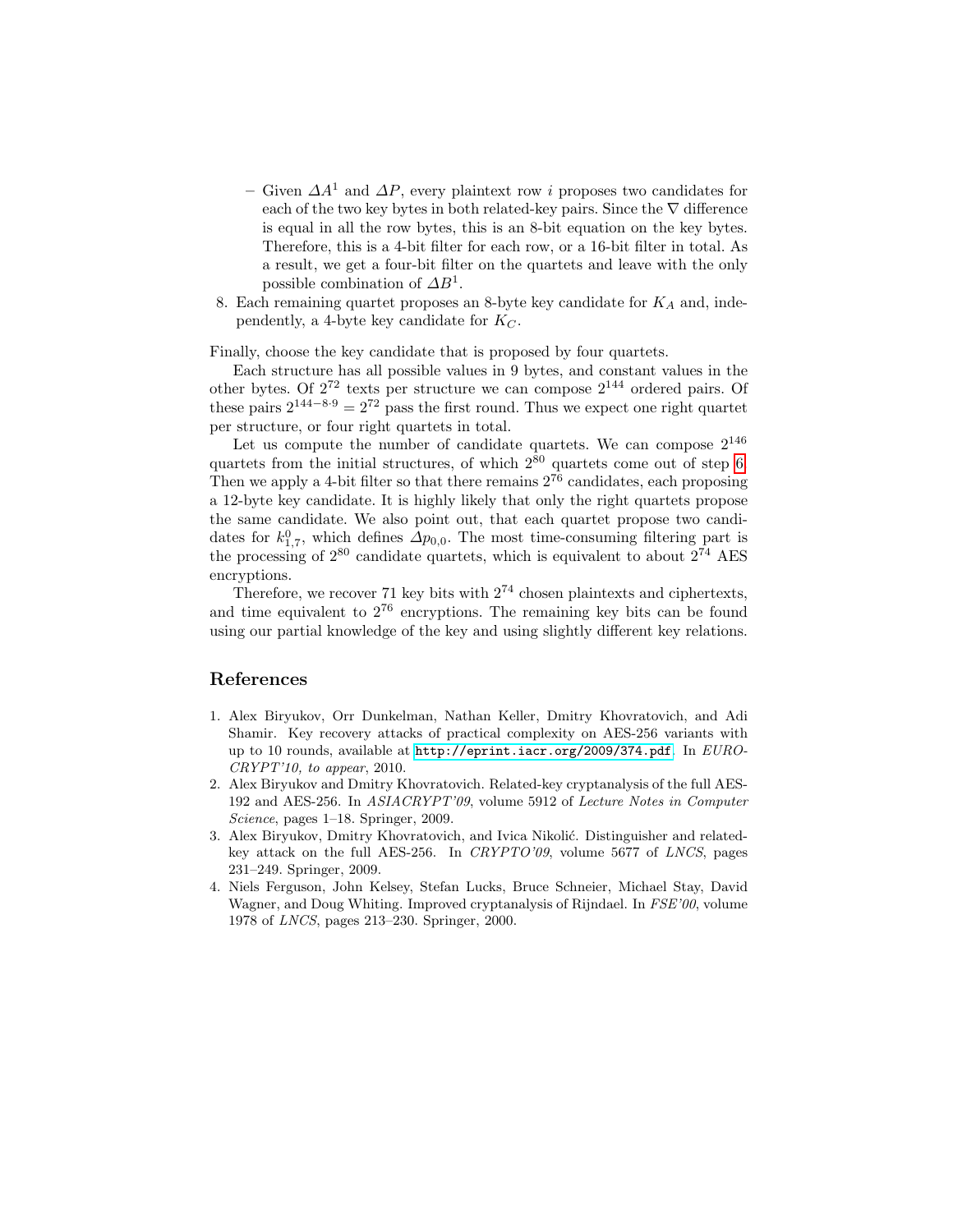|                | $\varDelta K^i$ |                                            |   |                                                                 |  |  |  |  |
|----------------|-----------------|--------------------------------------------|---|-----------------------------------------------------------------|--|--|--|--|
|                |                 | ? 00 00 00 3e 3e 3e 3e                     |   | 00 00 00 00 3 $e$ 00 3 $e$ 00<br>000000003e3e0000               |  |  |  |  |
| $\overline{0}$ |                 | ? 01 01 01 ? 1f 1f 1f                      |   | 00 01 01 00 1f 1f 00 00<br>00 01 00 01 1 $f$ 00 1 $f$ 00        |  |  |  |  |
|                |                 | ? 00 00 00 1f 1f 1f 1f                     |   | 00 00 00 00 1 $f$ 00 1 $f$ 00<br>00 00 00 00 $1f 1f 00 00$      |  |  |  |  |
|                |                 | ? 00 00 00 21 21 21 21                     |   | 00 00 00 00 21 21 00 00<br>00 00 00 00 21 00 21 00              |  |  |  |  |
|                |                 | 00 00 00 00 3 $e$ 00 00 00                 |   | $01\;01\;01\;01\;\overline{?}\;\overline{?}\;\overline{?}$<br>? |  |  |  |  |
|                | 3               | 00 01 00 00 1 $f$ 00 00 00                 | 4 | 00 00 00 00 1 f 1 f 1 f 1 f                                     |  |  |  |  |
|                |                 | 00 00 00 00 $1f$ 00 00 00                  |   | 00 00 00 00 1 f 1 f 1 f 1 f 1 f                                 |  |  |  |  |
|                |                 | 00 00 00 00 21 00 00 00                    |   | 00 00 00 00 21 21 21 21                                         |  |  |  |  |
|                | $\nabla K^i$    |                                            |   |                                                                 |  |  |  |  |
|                |                 | $X$ $X$ $X$ $Y$ $?$ $?$ $?$ 00             |   | $X$ ab $X$ 00 ? ? 00 00<br>X X 00 00 ? 00 00 00                 |  |  |  |  |
|                | $\Omega$        | Y Y Y Y 01 01 01 00                        |   | Y 00 Y 00 01 01 00 00<br>Y Y 00 00 01 00 00 00                  |  |  |  |  |
|                |                 | $Z \; Z \; Z \; Z \; 01 \; 01 \; 01 \; 00$ |   | Z 00 Z 00 01 01 00 00<br>Z Z 00 00 01 00 00 00                  |  |  |  |  |
|                |                 | $T$ $T$ $T$ $T$ 03 03 03 00                |   | $T$ 00 $T$ 00 03 03 00 00<br>T T 00 00 03 00 00 00              |  |  |  |  |
|                |                 | X ab ab ab 02 02 02 02                     |   | ab ab 00 00 02 02 00 00<br>ab 00 ab 00 02 00 02 00              |  |  |  |  |
| 3              |                 | Y 00 00 00 01 01 01 01                     |   | 00 00 00 00 01 01 00 00<br>00 00 00 00 01 00 01 00              |  |  |  |  |
|                |                 | Z 00 00 00 01 01 01 01                     |   | 00 00 00 00 01 00 01 00<br>00 00 00 00 01 01 00 00              |  |  |  |  |
|                |                 | T 00 00 00 03 03 03 03                     |   | 00 00 00 00 03 03 00 00<br>00 00 00 00 03 00 03 00              |  |  |  |  |
|                |                 | ab 00 00 00 02 00 00 00                    |   | $ab$ ab ab $ab$ ?<br>$\overline{?}$<br>$\boldsymbol{\eta}$      |  |  |  |  |
| 6              |                 | 00 00 00 00 01 00 00 00                    |   | 00 00 00 00 01 01 01 01                                         |  |  |  |  |
|                |                 | 00 00 00 00 01 00 00 00                    |   | 00 00 00 00 01 01 01 01                                         |  |  |  |  |
|                |                 | 00 00 00 00 03 00 00 00                    |   | 00 00 00 00 03 03 03 03                                         |  |  |  |  |

<span id="page-4-1"></span>Table 2. Subkey difference in the 13-round trail. <br> <br> $\;$ 

|              | ? ? $3e$ ?             | $\Delta A^1$    | 00 ? 00 ?                                     | $\Delta A^2$    | 00 00 00 00      | $\Lambda A^3$                      | 00 00 00 00 |
|--------------|------------------------|-----------------|-----------------------------------------------|-----------------|------------------|------------------------------------|-------------|
| $\Delta P$   | ? $1f$ ? $1f$          |                 | $?\begin{array}{ccc} 00 & ? & 00 \end{array}$ |                 | 00 $1f$ 00 $1f$  | $\Delta A^5$                       | 00 00 00 00 |
|              | $1f$ ? $1f$ ?          |                 | 00 ? 00 ?                                     |                 | 00 00 00 00      |                                    | 00 00 00 00 |
|              | ? 21 ? 21              |                 | ? 00 ? 00                                     |                 | 00 00 00 00      | $\Delta A^7$                       | 00 00 00 00 |
|              | 00 00 00 00            | $\Delta A^6$    | 00 00 00 00                                   | $\Delta A^8$    | 00 00 00 00      | $\nabla A^9$                       | 00 00 00 00 |
| $\Delta A^4$ | $00 \; 1f \; 1f \; 00$ |                 | 001f0000                                      |                 | 00 ? ?           | $\nabla A^{11}$<br>$\nabla A^{13}$ | 00 00 00 00 |
|              | 00 00 00 00            |                 | 00 00 00 00                                   |                 | 00 00 00 00      |                                    | 00 00 00 00 |
|              | 00 00 00 00            |                 | 00 00 00 00                                   |                 | 00 00 00 00      |                                    | 00 00 00 00 |
|              | 01 00 01 00            | $\nabla A^{10}$ | 01 01 00 00                                   | $\nabla A^{12}$ | 01 00 00 00      | $\Delta C$                         | 00 00 00 00 |
| $\nabla A^8$ | $00\ 00\ 00\ 00$       |                 | 00 00 00 00                                   |                 | 00 00 00 00      |                                    | 00 00 00 00 |
|              | $00\ 00\ 00\ 00$       |                 | $00\ 00\ 00\ 00$                              |                 | $00\ 00\ 00\ 00$ |                                    | 00 00 00 00 |
|              | 00 00 00 00            |                 | 00000000                                      |                 | 00 00 00 00      |                                    | 00 00 00 00 |

<span id="page-4-0"></span>Table 3. Internal state difference in the 13-round trail. <br> <br> $\;$